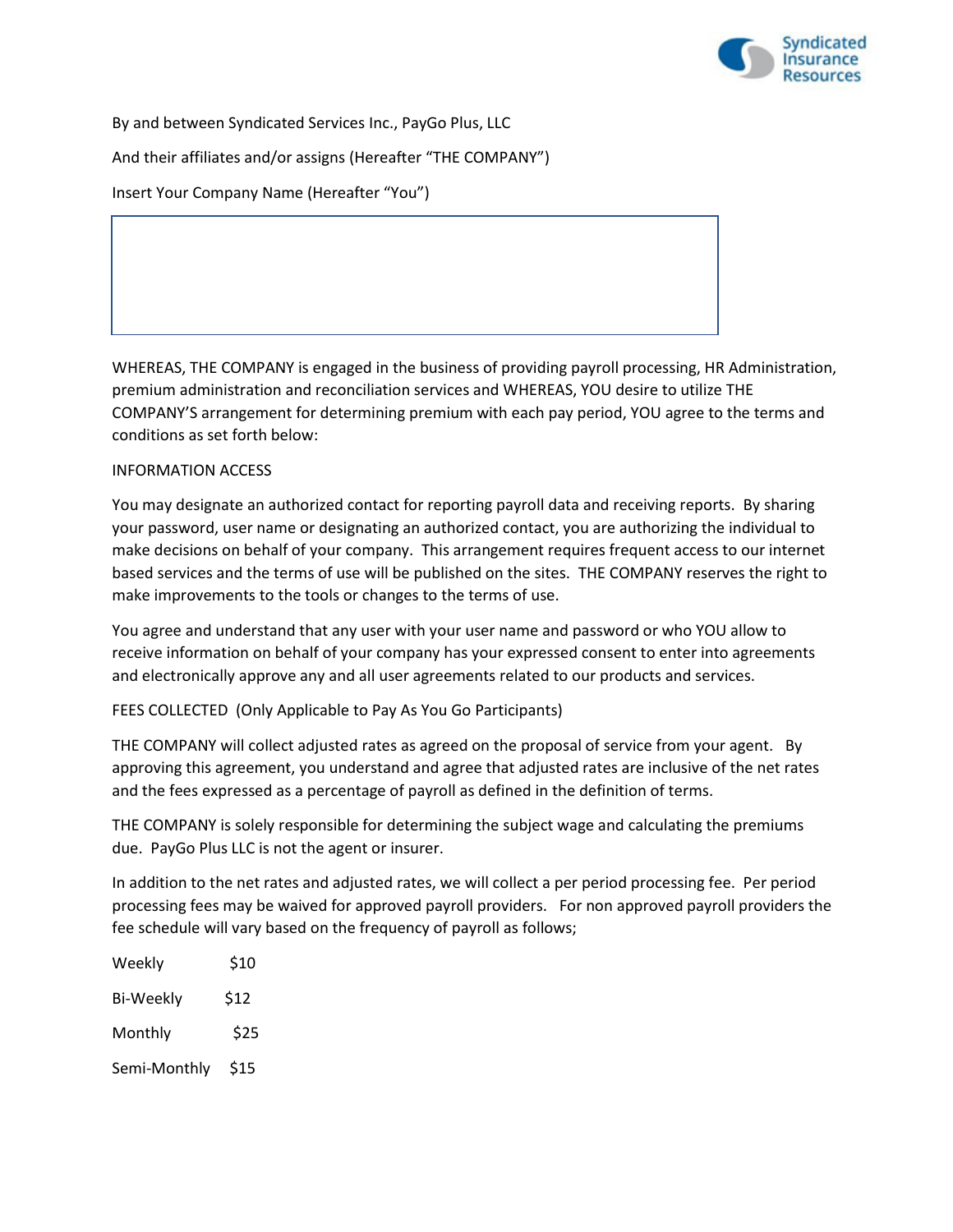

PayGo Plus must report earned premiums through Syndicated Services, Inc. immediately on receipt of the payroll information. There is a late reporting penalty of \$25 per day if we do not receive the data within 3 business days after the check date.

## DEFINITION OF TERMS

1. Classification codes are a primary part of the workers compensation pricing mechanism. On the policy, these codes are expressed with two to four digits and correspond to a description of the employees' duties. Each workers comp code has its own rate for the purpose of calculating premium on a policy. The rating authority for inspections, such as the NCCI inspection (or appropriate state Bureau) process plays an important role in proper classification. THE COMPANY does not make the final determination of the appropriate classification code. The client invoice may contain summary reference information which is a combination of the classification code and the appropriate state. **You agree that the company relies on the client's accurate representation of employee operations as regards to proper workers compensation classification codes. In the event that an insurance audit results in material changes in workers compensation classification codes, you agree to reimburse THE COMPANY for any additional insurance premiums due.**

2. Remuneration is the basis for calculating Workers' Compensation premium. Remuneration is primarily payroll, but may also include other forms of employee compensation which may vary by state. Workers' Compensation premium is computed by applying varying rates (for different classifications) (per hundred dollars of remuneration).

3. Manual rates are the base rates approved and filed with the appropriate State Department of Insurance. In most cases, the manual rates differ for each admitted carrier. This is the base rate for each workers' compensation employee classification.

4. Non-Working Deposit defined as fully earned fees which are not applied to the earned premium. This number may include broker fees as outlined on the original proposal for service. This line item may not be applied to audits, renewals and additional premiums etc.

5. Net Rates are not the same as the filed rates listed on the policy. The Net Rates roll in all of the items that modify the resulting policy premium from the normal class premium; this includes most taxes, fees, and surcharges, in addition to any schedule credits or debits, experience mods, increased limits, or and premium discounts. Net Rates are for illustration purposes and the simplicity of easily understanding the premium